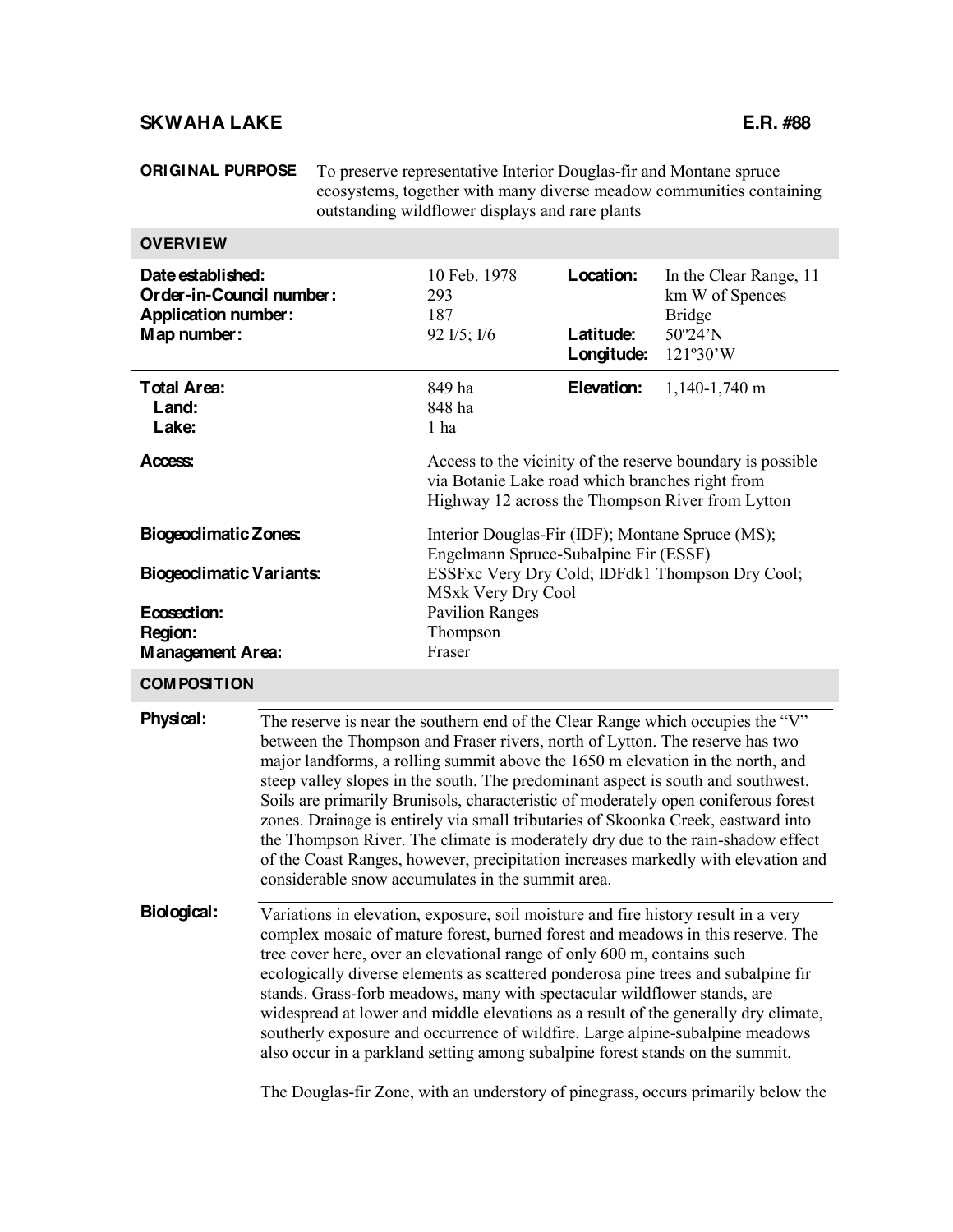1500 m elevation at the lower fringe of the reserve, and contains a few scattered ponderosa pine trees and aspen groves. The Montane Spruce Zone, characterized by Engelmann spruce-lodgepole pine stands, is mostly between the 1525 and 1675 m levels, while the Engelmann Spruce-Subalpine Fir Zone is restricted to the summit area, primarily above the 1675 m elevation. Burned forests, at various elevations in the eastern half of the reserve, are largely dominated by juvenile lodgepole pine.

Eight meadow communities have been described and mapped, four within the Interior Douglas-fir and Montane Spruce zones and four in the subalpine area. The lowest elevation meadows, usually on moderate south-facing slopes, are dominated by an association of arrow-leaved balsam-root and grasses, the dominant grass on grazed sites being Kentucky bluegrass, that on ungrazed sites bluebunch wheatgrass. Acres of densely packed balsam-root plants, together with less abundant species like common red paintbrush and upland larkspur, present a spectacular sight during the peak of flowering. These meadows give way with increasing elevation to the pinegrass-balsamroot community. At middle to upper elevations, two other communities dominated by pinegrass also occur.

The most extensive subalpine meadows are dominated by Indian hellebore, cowparsnip and arctic lupine but include other showy species like Sitka valerian, western and arrowleaved groundsel and glacier lily. Less extensive moist, subalpine meadows support sharptooth angelica-western groundsel and Sitka valerian-Indian hellebore-globeflower communities. On exposed subalpine ridges, a community complex characterized by thread-leaved sandwort has been recognized in which associated species include pussytoes, old man's whiskers, Rocky Mountain fescue, balsamroot and pinegrass.

To date, 273 species of vascular plants have been recorded in this reserve, of which at least 16 are rare in British Columbia. Rare plants include alpinewintergreen, Hooker's onion, large-flowered triteleia, white triteleia, Raynold's sedge, alpine Indian paintbrush, mountain lady's slipper, many-flowered hackelia, blue hackelia, Nuttall's sunflower, little sunflower, Fendler's waterleaf, alpine lewisia and purple onion grass.

The reserve provides excellent summer range for mule deer, and for a herd of Rocky Mountain bighorn sheep which was introduced to the Spences Bridge area. Coyotes and black bears have been noted. Horned larks and waterpits are common in alpine areas. Other birds recorded here include the blue grouse, golden eagle, red-tailed hawk, pileated woodpecker, common flicker, Clark's nutcracker, gray jay, Steller's jay, red crossbill and several species of warblers, chickadees and sparrows.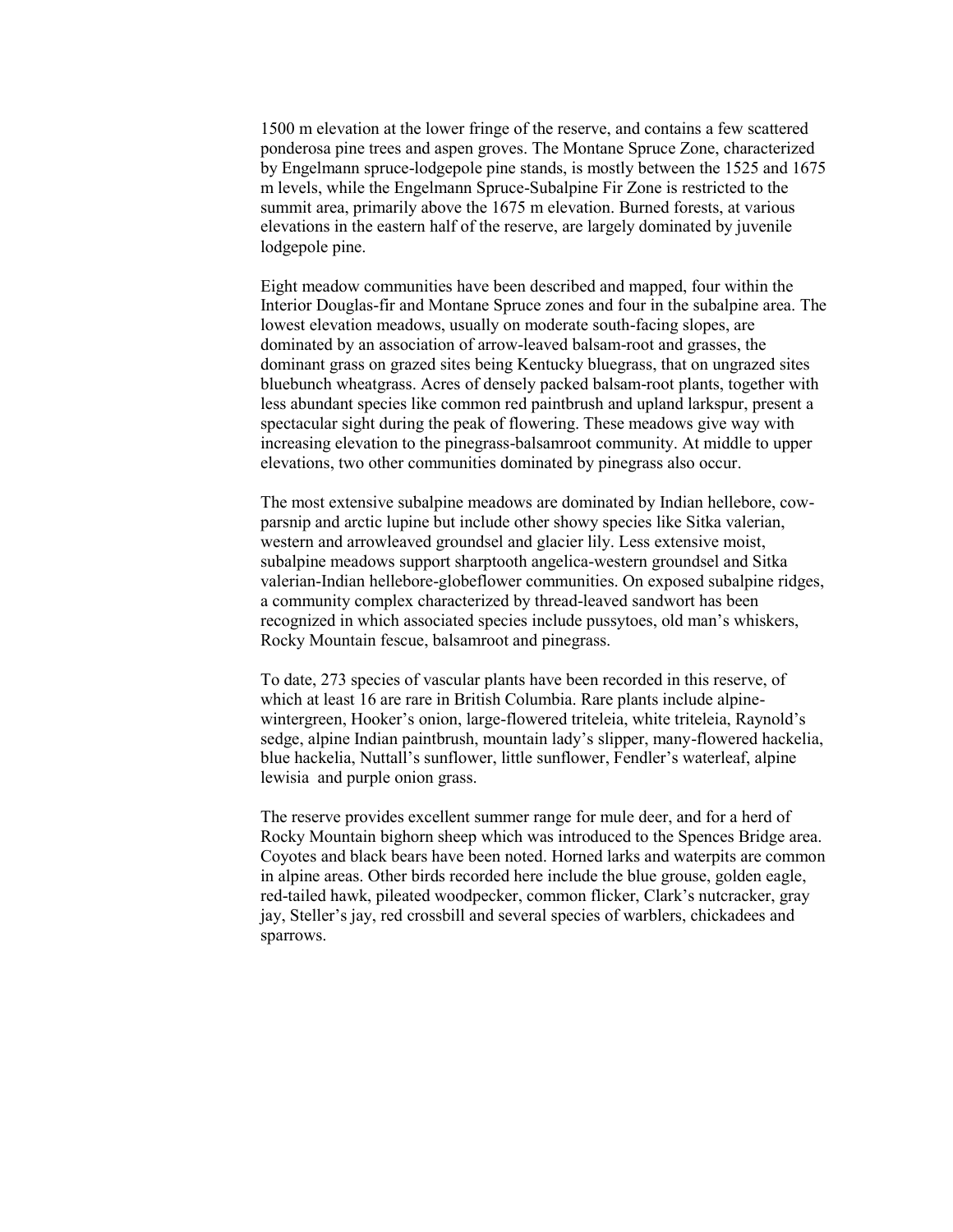### **MANAGEMENT CONCERNS**

| <b>SIGNIFICANT SPECIES</b>                                                                                                                                                                                                                                               | <b>BC LIST STATUS</b>                                                                                                                                                                                                                             | <b>COSEWIC STATUS</b>                                                                                                            | <b>CF PRIORITY</b>                                                                                                                                                                                                                     |
|--------------------------------------------------------------------------------------------------------------------------------------------------------------------------------------------------------------------------------------------------------------------------|---------------------------------------------------------------------------------------------------------------------------------------------------------------------------------------------------------------------------------------------------|----------------------------------------------------------------------------------------------------------------------------------|----------------------------------------------------------------------------------------------------------------------------------------------------------------------------------------------------------------------------------------|
| alpine-wintergreen<br><b>Bighorn Sheep</b><br>curly sedge<br>Fendler's waterleaf<br>Geyer's onion<br>Great Basin nemophila<br>Hooker's onion<br>large-flowered triteleia<br>Nuttall's sunflower<br>oniongrass<br>purple oniongrass<br>Raynold's sedge<br>white triteleia | <b>Blue</b> listed<br><b>Blue</b> listed<br><b>Blue</b> listed<br>Red listed<br>Red listed<br><b>Blue</b> listed                                                                                                                                  |                                                                                                                                  | 4<br>3<br>3<br>$\overline{4}$<br>$\overline{\mathbf{3}}$<br>$\overline{\mathcal{A}}$<br>$\overline{\mathcal{A}}$<br>$\overline{2}$<br>$\overline{2}$<br>$\overline{2}$<br>$\overline{3}$<br>$\overline{\mathcal{A}}$<br>$\overline{2}$ |
| <b>THREATS</b>                                                                                                                                                                                                                                                           |                                                                                                                                                                                                                                                   |                                                                                                                                  |                                                                                                                                                                                                                                        |
| <b>Climate Change:</b>                                                                                                                                                                                                                                                   | New climates may favour invasive species as they have more<br>generalized adaptive abilities than the more specialized native<br>species. Rare plants may be at risk due to aggressive invasion that<br>is projected to accompany climate change. |                                                                                                                                  |                                                                                                                                                                                                                                        |
| Non-native species:                                                                                                                                                                                                                                                      |                                                                                                                                                                                                                                                   | Knappweed, dandelion, and thistles have been introduced by cattle.                                                               |                                                                                                                                                                                                                                        |
| <b>RESEARCH</b><br><b>OPPORTUNITIES</b>                                                                                                                                                                                                                                  |                                                                                                                                                                                                                                                   | Reserve encompasses extensive meadows in three biogeoclimatic<br>zones, containing an exceptional diversity of showy wildflowers |                                                                                                                                                                                                                                        |

#### **SCIENTIFIC NAMES OF SPECIES MENTIONED IN THE SKWAHA LAKE ER ACCOUNT**

and several plants that are rare in British Columbia.

#### **Flora**

alpine-wintergreen (*Gaultheria humifusa)* angelica, sharptooth (*Angelica arguta)* aspen, trembling (*Populus tremuloides)* balsamroot, arrowleaf (*Balsamorhiza sagittata)* bluegrass, Kentucky (*Poa pratensis)* cow-parsnip (*Heracleum maximum)* dandelion, common (*Taraxacum officinale)* Douglas-fir (*Pseudotsuga menziesii)* fescue, Rocky Mountain (*Festuca saximontana)* fir, subalpine (*Abies lasiocarpa* var. *lasiocarpa)* globeflower (*Trollius albiflorus)* groundsel, arrow-leaved (*Senecio triangularis)* groundsel, western (*Senecio integerrimus* var. *exaltatus)* helianthella, Rocky Mountain (aka little sunflower) (*Helianthella uniflora* var. *douglasii*) hellebore, Indian (*Veratrum viride)*